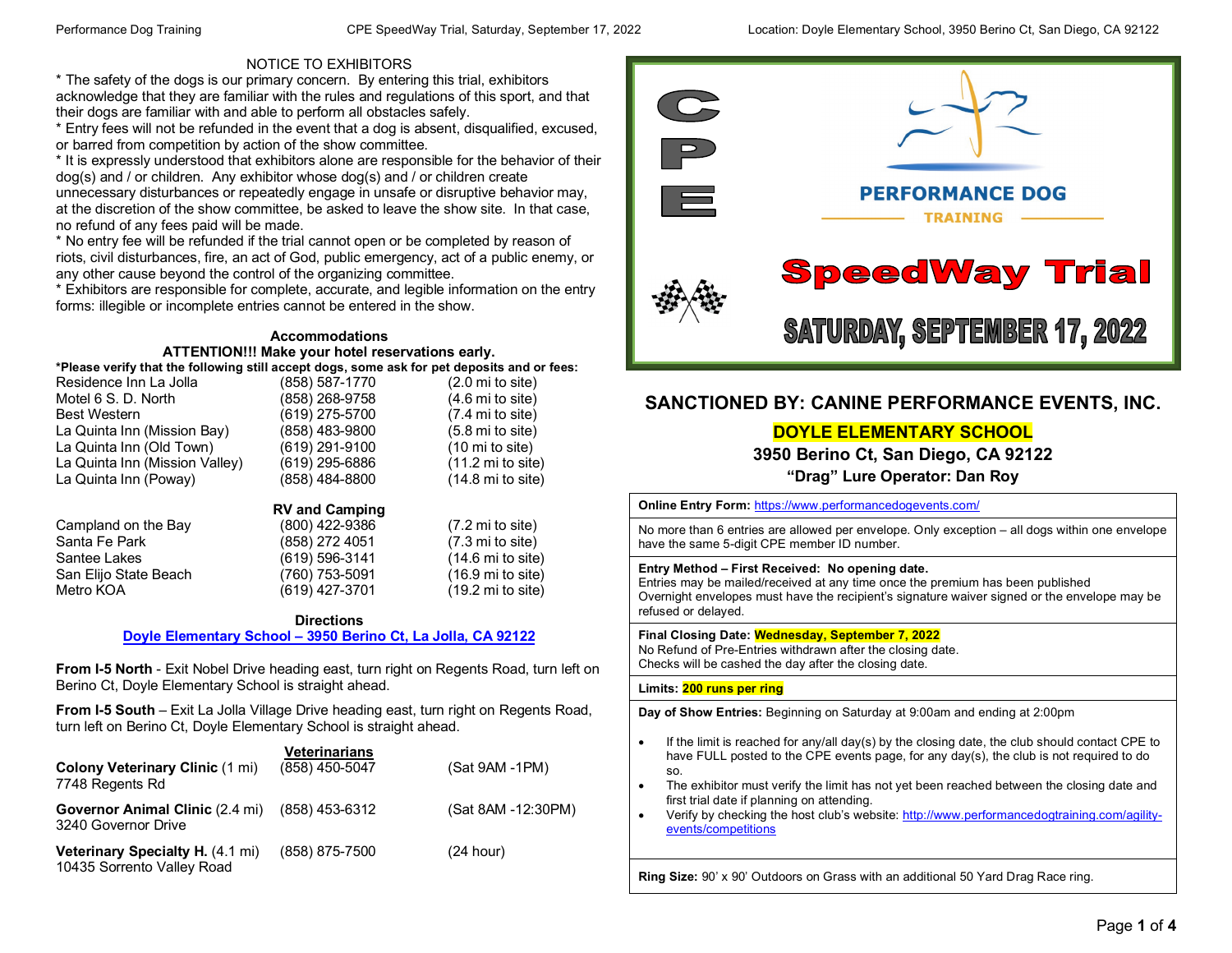| <b>Trial Chair</b>             | <b>Secretary</b>                                                                     |
|--------------------------------|--------------------------------------------------------------------------------------|
| Dan Roy<br>danroyctc@gmail.com | Cynthia Roy<br>7818 Camino Raposa<br>San Diego, CA 92122<br>cynthiaroy@sbcglobal.net |
|                                | <b>Start Your Engines</b><br><b>at 10:00am</b>                                       |

The following order is the scheduled order for the trial to be run. If the order needs to be changed for the trial due to extreme pre-trial circumstances, it will be posted in the confirmation letter sent to pre-entered exhibitors at least 7 days before the first trial day. The order will only be changed at the trial in the case of an extreme reason.

| <b>Saturday, September 17</b><br>(First dog on the line at 10:00am) |          |                           |
|---------------------------------------------------------------------|----------|---------------------------|
| Drag Race 50 (Lure)                                                 | 2 rounds |                           |
| Pole Position (Barrels)                                             | 2 rounds |                           |
| Hairpin (Team)                                                      | 2 rounds |                           |
|                                                                     |          | CHECK-IN: Saturday at 9am |

**CHECK-IN: Saturday at 9am See the forms page at [www.k9cpe.com](http://www.k9cpe.com/) for a membership form. See "Registering with CPE" in the online rulebook for registration questions.**

**PRIZES & AWARDS: Placement rosettes or ribbons will be awarded for 1st through 4th place for Qualifying and non-qualifying scores for all classes. Dogs with an NT (no time) are not eligible for any ribbons. Qualifying ribbons will be awarded to all dogs receiving a qualifying score, and Jr Handlers in all classes. See the online rulebook, [www.k9cpe.com,](http://www.k9cpe.com/) for SpeedWay divisions and scoring.**

**EXERCISE YOUR DOG RESPONSIBLY! PLEASE PICK UP AFTER YOUR DOG AT THE SHOW SITE AND HOTELS! ALL DOGS MUST BE ON LEASH EXCEPT WHEN IN THE RING OR WARM UP AREA. THERE IS A LEASH LAW IN THE TRIAL SITE'S STATE.**

#### **SPEEDWAY VOLUNTEER SHEET**

Trials run smoother with your help!  $\odot$  Please send this form with your entry!

We are looking for volunteers to help at our trial. If you can help, please fill out the form below and return it with your entry. Your help is always appreciated.

Owner: \_\_\_\_\_\_\_\_\_\_\_\_\_\_\_\_\_\_\_\_\_\_\_\_\_\_\_\_\_\_\_\_\_ Dog: \_\_\_\_\_\_\_\_\_\_\_\_\_\_\_\_\_\_\_

I can do the following (mark all that you like to do):

#### **Saturday**

Set-up **Tear-down** 

#### **Saturday**

 Timer **Scribe**  Gate Steward Course Build Lure Runner Leash Runner

Volunteer Comment:

If you do not know how to do a job, we can show you!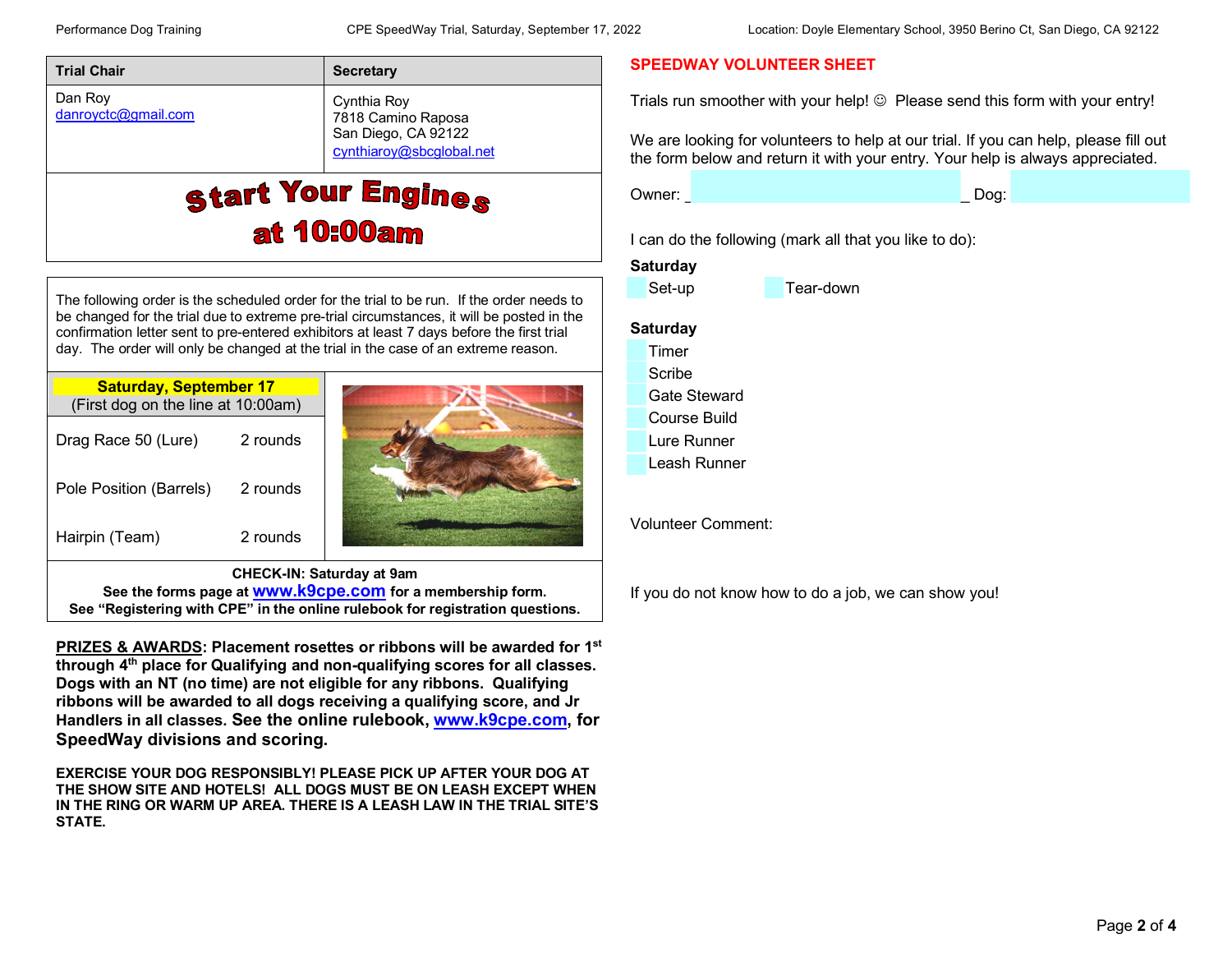#### **CPE general SpeedWay trial rules: see the online rulebook at [www.k9cpe.com](http://www.k9cpe.com/) for further info on divisions and complete details.**

#### **General CPE rules for entries/show site:**

- $\triangleright$  Dogs must be at least 12 months or older the first day of the trial
- $\triangleright$  Blind (both eyes), lame, in season or aggressive dogs may not enter the show. The Club may choose to exclude any of the above from the site.
- $\triangleright$  Dogs must be registered with CPE prior to the closing date of the trial, or by the trial date for Day Of Show entries.
- $\triangleright$  Electronic shock collars are not allowed at ANY CPE trial training or bark.
- $\triangleright$  Handlers in all classes are permitted to walk the course, without a dog, prior to the start of the class.
- $\triangleright$  No relieving of dogs in the warm-up area.
- $\triangleright$  Handlers have a choice regarding dogs wearing collars. Dogs may run courses with or without one collar. Collars should preferably be quick release style, and may be flat buckle, rolled leather. No loose attachments of any kind are allowed on the collar.
- $\triangleright$  Flea and Tick collars are permitted to be left on, but the dog may not wear an additional collar if this is worn. Dogs running with loose attachments (tags etc.) on a collar are to be immediately NT'd and their run ended. If this is noticed prior to the run commencing they must remove the collar in order to run.
- $\triangleright$  Leashes may not have anything (other than name/license tags) attached to them when used in the ring.
- $\triangleright$  Dogs may enter the ring on a collar, quick release harness or head halti/leader. If prong collars are allowed per the show site, they may *not* be used to take a dog into the ring.
- $\triangleright$  Handlers may carry their leash with them on the course if done so, the leash must be in a pocket, out of sight of the dog.
- $\triangleright$  Dogs must be under the handler's control when leaving the ring
- $\triangleright$  Food, toys, training devices (includes fanny packs and leash attachments) are not allowed within 10' feet of the ring. Clickers, training whistles and squeaky toys are not to be used within distraction distance of the ring.
- $\triangleright$  The handler may not carry anything that could aid the dog in its performance. Exclusion: Handicapped/Differently Abled Handlers using a cane, scooter, wheelchair, etc., to enable their progression around the course.
- $\triangleright$  The handler may use any verbal or visual commands to direct the dog through the course.

**Questions?** See the rules page on the website, [www.k9cpe.com](http://www.k9cpe.com/) For further questions, email CPE from the contact us webpage.

## Start your Engines,

### Run Fast and Furious,

### Cross the Finish Line!

## As Always, Have Fun!